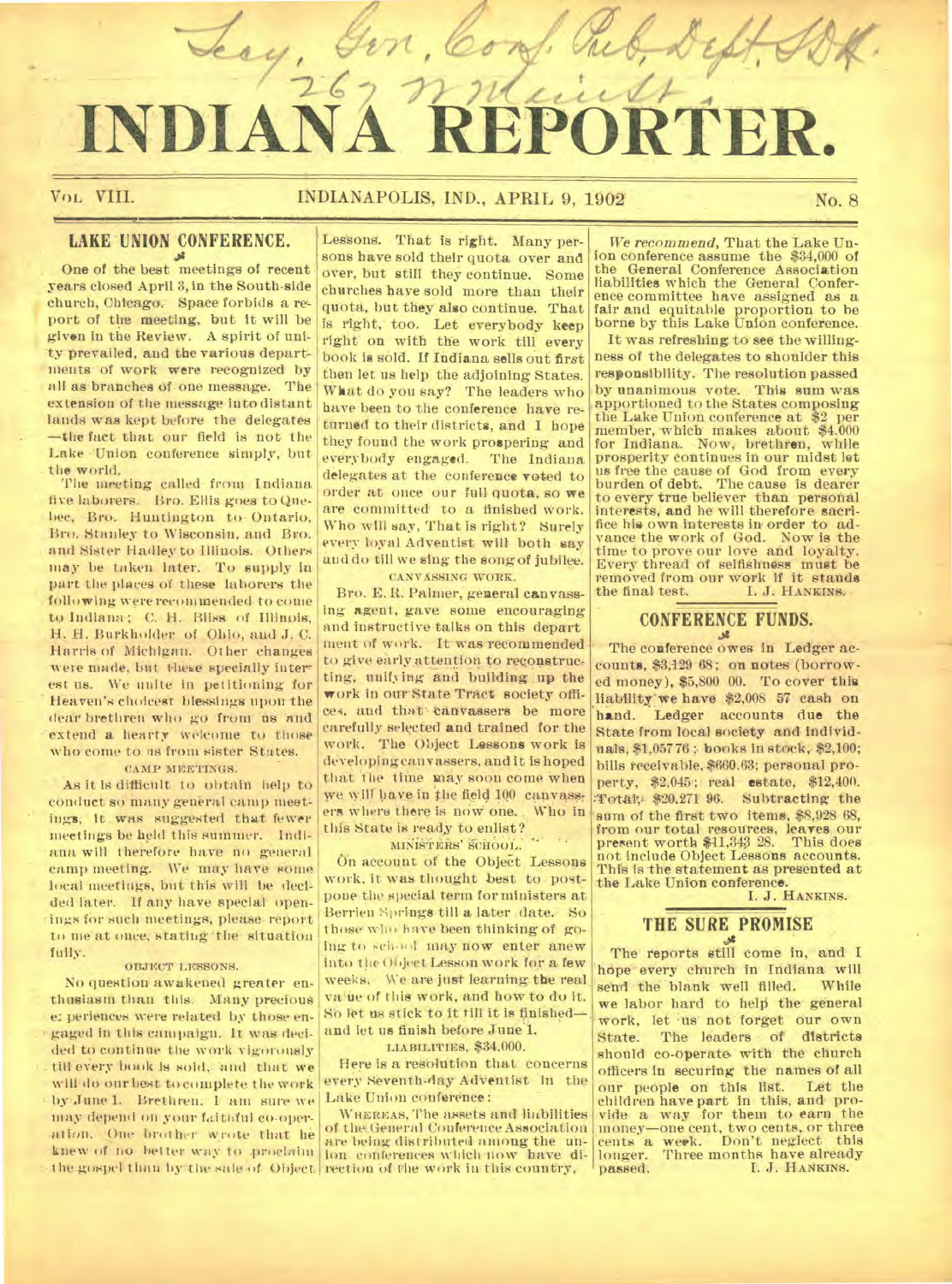### **THE INDIANA REPORTER. PUBLISHED BY THE INDIANA CONFERENCE ASSOCIATION**

### **Of Seventh-day Adventists. 13II CENTRAL AVENUE**

### **SUBSCRIPTION, Per Year - • 25 CENTS.**

**If you are not a subscriber for the Reporter, send 25 cents for a year's subscription to 1311 Centel ave., Indianapolis, Ind.** 

Those receiving extra copies of this paper will confer a favor upon the publishers by distributing them among their Adventist neighbors. Church elders are expected to distribute them at their nextchurch meeting.

**Entered as second-class mail matter.** 

# **THE SCHOOL.**

**The conference committee have been investigating another site for our industrial school, located about two miles from Jefferson, and six miles from Frankfort. Twenty-five acres of good land, \$250 cash, the hauling of material, stone for the foundation and other smaller gifts are offered. The location is central, and in a community where we have no church, and only two families of Adventists living near. This is a good missionary field. We hope to settle on the location next week. Many are ready to assist in this enterprise, and we expect soon to give you the opportunity. Let us pray that the right lecation may be chosen. I. J. H.** 

#### **"GO THOU AND DO LIKEWISE."**   $96$

**Here are samples of reports being received daily by E. A. Sutherland, of Emmanuel Missionary College:** 

**Indianapolis—One brother 80 years old has taken 9 books. A sister who thought she could not do much has sold 7. A blind sister and one other have together sold 7 or 8.** 

**Zionsville—I drove out into the country ten miles, visited a family, and left 16 books with the brother, who sold two before I left. I have not heard from him since, but feel sure he will not return the books.** 

**Morocco—We are 16 miles east of church. Have sold 15 copies, and will try and sell many more.** 

**Argos—A sister writes: "My health has been very poor this winter, but I have paid for 12 copies of Object Less. ms, and will try to do more."** 

**Ligonier—By the grace of God we expect to fill out the quota for our church members. We cannot afford to lose the blessing and be dropped out.** 

**we have taken 40 books, which are all sold.** 

**Fulton—I have received 20 books, and have sold 15, to be delivered the 28th.** 

**Indiana—Some have sold more than four, and are still selling. One man said he would not take \$3 for his Object Lessons if he could not get another.** 

**Barbers Mills—One brother has sold 9 copies.** 

**Frankfort—In one half day we sold 15 books. My wife felt timid, but took six orders. Yesterday two members went out and sold 8; 32 have been sold altogether. It has helped us to see what we can do in the strength of the Lord,** 

**Indiana—This work puts new life into the people.** 

| Name of Church. Mem'r Quota No. |       |     |       |
|---------------------------------|-------|-----|-------|
|                                 | ship. |     | Tak'n |
| Barbers Mills 34                |       | 136 | 12    |
|                                 |       | 240 | 240   |
|                                 |       | 168 | 100   |
| Fort Wayne36                    |       | 144 | 80    |
| Frankton                        |       | 188 | 10    |
|                                 |       | 160 | 50    |
| Hartford City 16                |       | 64  | 75    |
| Huntington 15                   |       | 60  | 50    |
| Jefferson                       |       | 32  | 40    |
|                                 |       | 92  | 13    |
|                                 |       | 144 | 50    |
| Lebanon $17$                    |       | 68  | 50    |
|                                 |       | 168 | 50    |
|                                 |       | 80  | 40    |
| Mount Vernon26                  |       | 94  | 50    |
| West Liberty22                  |       | XX  |       |

### **WANTED.**

**4' Recommendations for Object Lessons. If any one can obtain a recommendation from a minister or other persons of influence, please send it to me, and I will have it published, so all may have the benefit of it in showing the book. The following one is a recommendation from Oklahoma City :** 

**Oklahoma City, 0. T., Jan. 22, '02. I have read, with so me care, Object Lessoun, and take pleasure in most heartily recommending the book. It**  It is true to the **Christ**. It is vigorteachings of the Christ. **ous. It is clear. It will be a blessing to any one who will read it. I especially recommend it as a most valuable and interesting book for children and young people.** 

**Very kindly,** 

**S. D. DUTCHER, Pastor Ch 't'n Church** 

**The folio wing is a testimonial from a minister of the Friends church at**  Phlox, Ind.

**Michaels—Our church is small, and Object Lessons," I take the pleasure failure in our work if we put our Phlox, Ind., Feb. 14. 1902. To whomsoever may become interested In the work entitled "Christ's** 

**of saying that it is a work worthy of a prominent place in every one's library, and the more it is read and studied, the more it will be appreciated. Respectfully,** 

**REV.** *J.* **HAMMER ELLIS.** 

**Who will send brief testimonials of this kind? Get permission to have them published; they will be helpful to us in reaching other ministers and persons of influence. Who will be first to secure, and to forward**   $such$  testimonial.

### ummessimessimessimessimessi **REPORTTNG.**

Less than one-half of the canvass**ers who are in the field have reported for March. The work is greatly hindered because all do not promptly report. There are on the shelves of the various publishing houses \$200,000 worth of books that are not called for to-day because our publishing houses did not know just what to fix up. If all our workers would report promptly, they could know just what would be wanted. A new reporting system has been devised, and blanks will he furnished in a short time to all in the field, and instruction given about reporting; and I trust every canvasser will make out his report promptly each week. F. L. Moony.** 

### **A GOOD REPORT. or**

**The tithe received last year was nearly \$2,000 more than the year before. If all will be faithful to God, his plan of supporting the gospel will be successful. Study the tithe in the paper. I hope every church will report promptly fur the quarter, ending March 31, that** *all the tithe will* **be sent in.** 

Librarians and Sabbath school **societies should turn all money over to the church trea urer and lie should send it to W. C. McCuaig, specifying very definitely what it is for. Let every one be faithful in his work.** 

**1. J. HANKINS.** 

### **SUCCESS.**

**What is the source of success in the canvassing work? The same thing that gave God's people success**  in the past will do it to-day. God **told the Israelites to take Jericho, and it was by simple confidence in God's power they took the city. Success does not depend or <sup>1</sup> ,11Y strength**  nor our ability, but upon our con**nection. There is no such a thing as**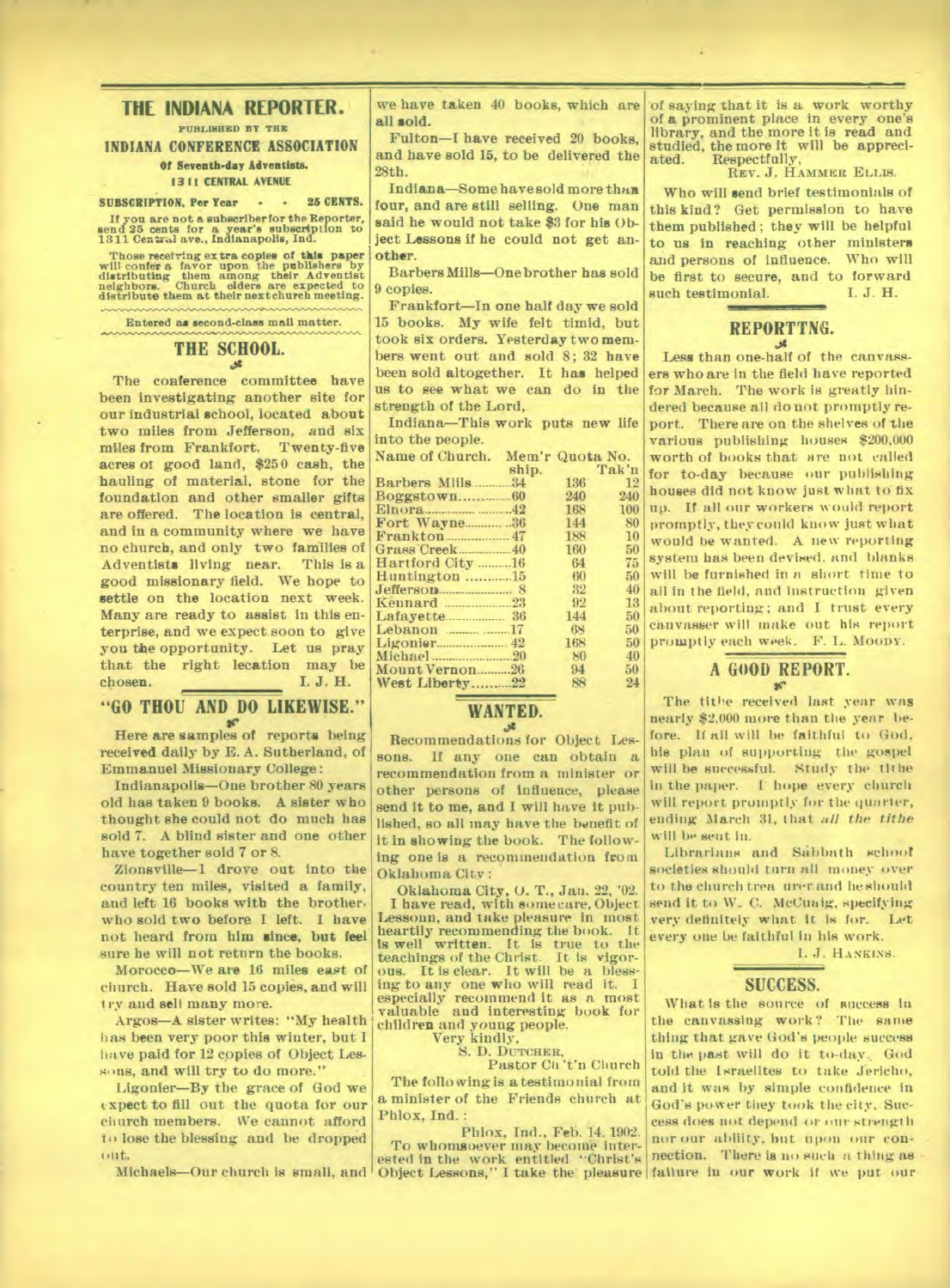trust in the Lord and go forward in His name. "The reason why so many have failed in the canvassing work is that they were not genuine Christians." Manual for Can. p. 9

F. L. MOODY.

## **GOOD WORK.**

Two families in Clinton County have sold 40 copies of Object Lessons, and expect to continue the work.

The church at Barbers Mills report progress in the sale of Object Lessons, though they at first thought they could do nothing.

One brother thinks he is preaching the gospel more effectually in Object Lessons work than he can do in the pulpit. Good! We can all be preachers and good preachers, too. Don't let the busy season now approachlug hinder the good work we have undertaken. Let every one do his I. J. HANKINS.

### **In the Lord's Strength.**

In talking of and meditating upon the strength and courage to be gained from obedience to the requirements of God, we are ed to exclaim with the Psalmist: "O Lord God of hosts, who is a strong Lord like unto thee? Or to thy faithfulness round about thee? Ps. 89: 8. "For thou art the GOd of my strength; \* \* \* why go I mourning because of the oppression of the enemy ?" Ps. 43: 2 Surely **<sup>t</sup>** he Lord is good and greatly to be praised, and there is nothing that can separate us from his love. "For I am persuaded, that neither death, nor life, nor angels, nor principalities, nor powers. nor things present, nor things to come, nor height, nor depth. nor any other creature, shalllie able to separate us from the love of God, which is in Christ Jesus our Lord." Rom. 8: 38:39. Is there any reason why we should not be strong in the Lord? None whatever. We can do all things through Christ which will strengthen us. Surely we have every reason for encouragement to press onward, when we-are privileged to lean on the strong arm of Jehovah. "Trust ye in the Lord forever: for in the Lord Jehovah is everlasting strength." Isa. 26: 4. Therefore let us be strong in the Lord and very courageous. Let us press onward in the Lord's strength, overplaces. Let us keep our feet in the year. Let us hear from others.

straight and narrow path that leads upward to the City of God; our eyes Zionward, and soon they will behold our Lord, the strength of our salvation; our eyes shall behold the King in his beauty.

In thy strength 0 Lord I stand, Lead me—night and day; Clasp, Cr Lord, my trembling hand, Lest I lose my way.

Over all life's rugged pathway, Blessed Lord I pray Thou wilt lead me gently, onward, Lead me—lest I stray.

Till at last I stand—the victor In thy strength complete, On the golden shore to sing thee Praises which are meet.

Praises to my dear Redeemer, That his guiding band, All along the way bath led me To the glory land.

CORA BIGELOW.

### **REPORT OF TITHES FOR MARCH.**

 $\mathcal{R}$ Overdraft March 1,1902 \$772 58 Akron \$1 25 Barber's Mills 45 87 Connersville .... Denver.<br>
Evansville 10 14 Elwood 6 20 Ft Wayne 12 62 Ft Wayne<br>Farmersburg 1 00<br>Frankton 200 00 Huntington 13 11 Idaville 5 00<br>Individuals 1 00 Indianapolis 254 02<br>Inwood 20 40<br>Jonesboro 21 00<br>Kokomo 229 00 Inwood 30 40<br>Jonesboro 21 00 Kokomo 29 00 Kennard 22 80 Rennard<br>
Rennard<br>
LaFayette 25 24<br>
Lafanon<br>
Lagonier 25 24<br>
Lagonier 26 24<br>
Mechanicsburg<br>
Mechanicsburg<br>
26 24<br>
Mechanicsburg<br>
27 30 Lebanon .......... • 87 40 Ligonier 18 25 Logansport 8 24 Mechanicsburg ....... 17 30 Middletown 25 00 Muncie 74 61<br>
Michigan City 1 98<br>
New London 25 50 New London<br>Noblesville 5 01<br>Patricksburg 6 04 Patricksburg 6 04<br>Princeton 2 00 Richmond 4 00 South Bend ...... . 9 00 Terre Haute 27 62 West Liberty.... ......... 12 55 Windfall ..... ..... 55 00 Windkall<br>Pleasant View 80 00<br>Greenfield 88 87 Greenfield Received during Mar...1,078 75 Paid labors in Feb ...... \$1,215 86

Over Draft Mar. 1, 1902. 909 98

### **CANVASSERS' REPORT.**

|                                                          | <b>BIBLE READINGS</b> |            |        |
|----------------------------------------------------------|-----------------------|------------|--------|
| Hrs.                                                     |                       | Ord's Val. | Helps. |
| R. H. Hazelton 100                                       |                       | 18 \$43 00 | 13 25  |
| $S$ G D $_{1}$ v $\vert$ s $\vert$ $\vert$ $\vert$ $S$ 7 |                       | 20 42 00   | 2.00   |
| H. S. Browning, 120                                      | $7\overline{ }$       | 14 00      | 43 60  |
| H. Carmichael 120                                        |                       | 72 25      | 390    |
|                                                          | LADIES'S GUIDE        |            |        |
| H. S. Browning, 20                                       |                       | 3 11 50    |        |
| Mary Gladdis 20                                          | $\overline{2}$        | 7 00       |        |
| HERALDS OF MORNING.                                      |                       |            |        |
| Ella VanHook 40 10 13 50                                 |                       |            | 925    |
| $0.0$ Martin $1$                                         |                       | 1 25       | 3 00   |
| MARVEL OF NATIONS.                                       |                       |            |        |
| $M$ ary J Darby $90 \t 1 \t 150$                         |                       |            |        |

Mary J Darby ..... 20 1 1 50<br>SUMMARY--No of canvassers, 9; No hours 427; orders, 62 ' • value of orders, —206 00; value of helps, \$74 75. Total value \$280- 75.

coming by his grace, heeding not the names on the The Sure Promise stumbling blocks, nor the rough blank, representing \$51 38 for the Bro. Swartz presented a list of 18

#### Denver Sabbath School Convention.

Our convention which was held on Sunday, March 16, proved to be a profitable and interesting meeting. There was a good attendance. Delegates were present from Logansport, Bunker Hill and Akron, and we were also favored by the presence and assistance of Elder A. L. Miller and wife. One noticeable feature of the convention was the active part the Sunday schools of the town took in the exercises and discussion of topics. They were well pleased, and many remarked that our topics were good and to the point, and something that they all needed.

I think any of our schools that expect to hold conventions will make no mistake by inviting the Sunday schools to take part. Ask them to select delegates, and then assign them<br>topics. Many cxcellent thoughts Many excellent thoughts were brought out in the convention which, if carried out, will serve to make a model school. We realize the need of reform in this line, and surely a day spent in this way is not spent BURTON WADE, Sec.

#### **OBITUARY.**  34.

OVERLY—Effa, Celeste, wife of Bro. D. H. Overly, died March 25,1902, aged 40 years, 8 months, 8 days. Funeral services at their home, six miles from Monticello, were conducted by the undersigned, A large concourse of neighbors and friends assembled to pay their last respects to the deceased, testifying to the esteem in which she was held by those who knew her. Interment in River View cemetery, Monticello. This leaves Bro. Overly entirely alone, as no children came to brighten their fourteen years of married life. Bro. Overly is elder of the Idaville church, and has the love and<br>sympathy of all. J. M. ELLIS, sympathy of all. J. M. ELLIS,<br>J. E. COLLINS.

### Special Notice to Church Treasurers.

All money sent to the State treasurer, received from the Sabbath school secretary, should be designated as "Sabbath School Donations." This is necessary to distinguish between other mission moneys sent. Without this is done it will be impossible to keep the Sabbath school records properly. Please keep this in mind when remitting to State treasurer.

MRS. A. L. MILLER. COr. See,

WANTED—An S. D. A. Painter, or young man who wishes to learn the trade. A good proposition to one who can furnish a horse and wagon. S. H. WILLIAMSON, 602 S. Meridian street, Indianapolis.